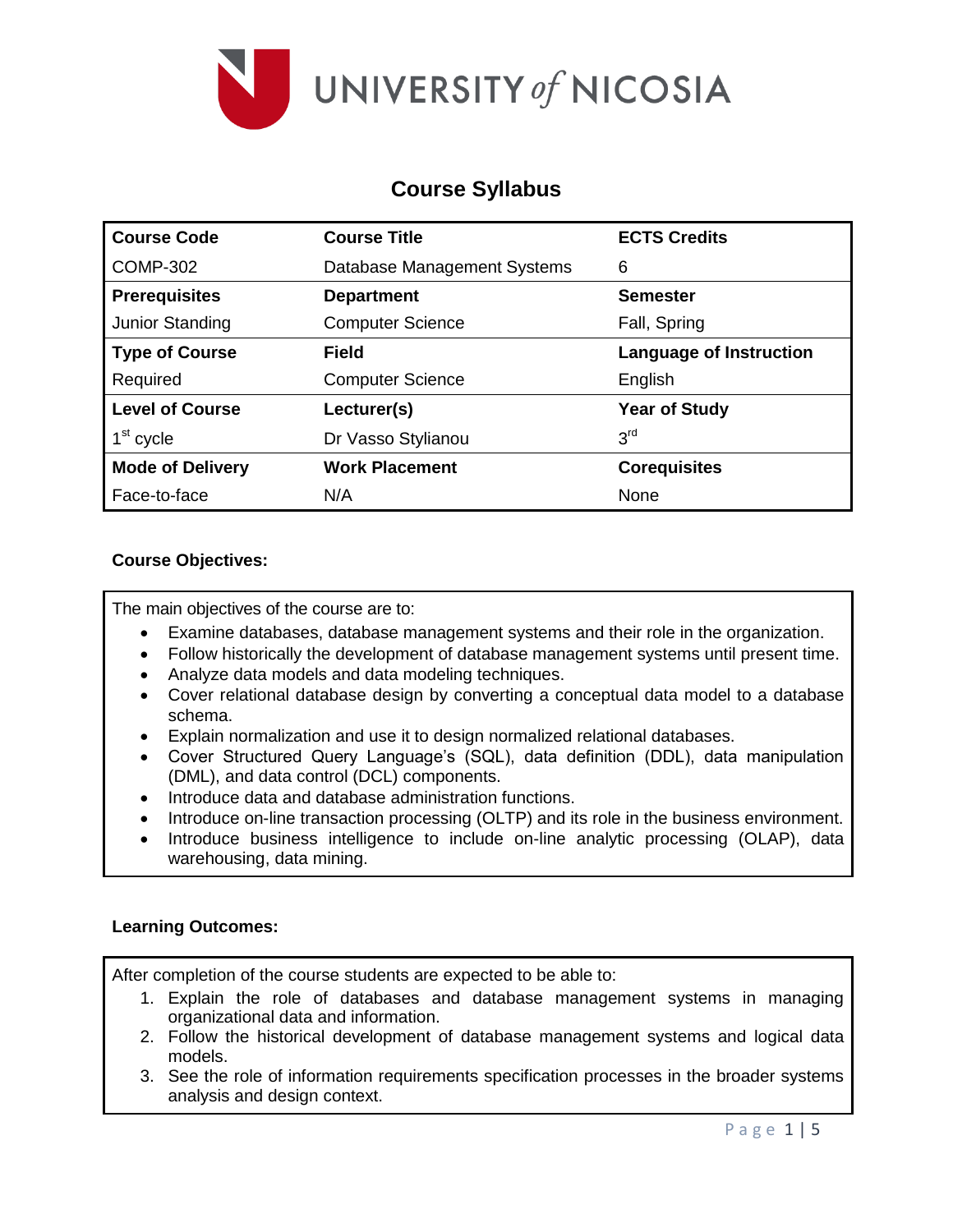

- 4. Distinguish between the basic approaches to data modeling techniques (i.e. object‐oriented data modeling, semantic data modeling, etc.)
- 5. Use at least one conceptual data modeling technique (such as entity‐relationship modeling) to capture the information requirements for an enterprise domain.
- 6. Design high‐quality relational databases.
- 7. Explain the purpose and principles of normalizing a relational database structure and design a normalized relational database.
- 8. Implement a relational database design using an industrial database management system, including the principles of data type selection and indexing.
- 9. Use the data definition, data manipulation, and data control language components of SQL in the context of one widely use implementation of the language.
- 10. Perform simple database administration tasks.
- 11. Understand the concept of database transaction and apply it appropriately to an application context.
- 12. Understand the role of databases and database management systems in the context of enterprise systems.
- 13. Understand the difference between on‐line transaction processing (OLTP) and on‐line analytic processing (OLAP), and the relationship between these concepts and business intelligence, data warehousing and data mining.

#### **Course Content:**

- 1) Basic File Processing Concepts
- 2) Database Approach
- 3) Types of Database Management Systems
- 4) Conceptual Data Model
	- a) Entity‐relationship model
	- b) Object‐oriented data model
	- c) Specific modeling grammars
	- d) Semantic data modeling
- 5) Logical Data Model
	- a) Hierarchical data model
	- b) Network data model
	- c) Relational data model Relations and relational structures Relational database design
		- Mapping conceptual schema to a relational schema
		- Normalization
		- Anomalies
- 6) Physical Data Model
	- a) Indexing
	- b) Data types
- 7) Structured Query Language (SQL): DDL, DML, and DCL
- 8) Data and Database Administration
- 9) Data Views
	- a) Virtual views (i.e. declaring views, query views, etc.)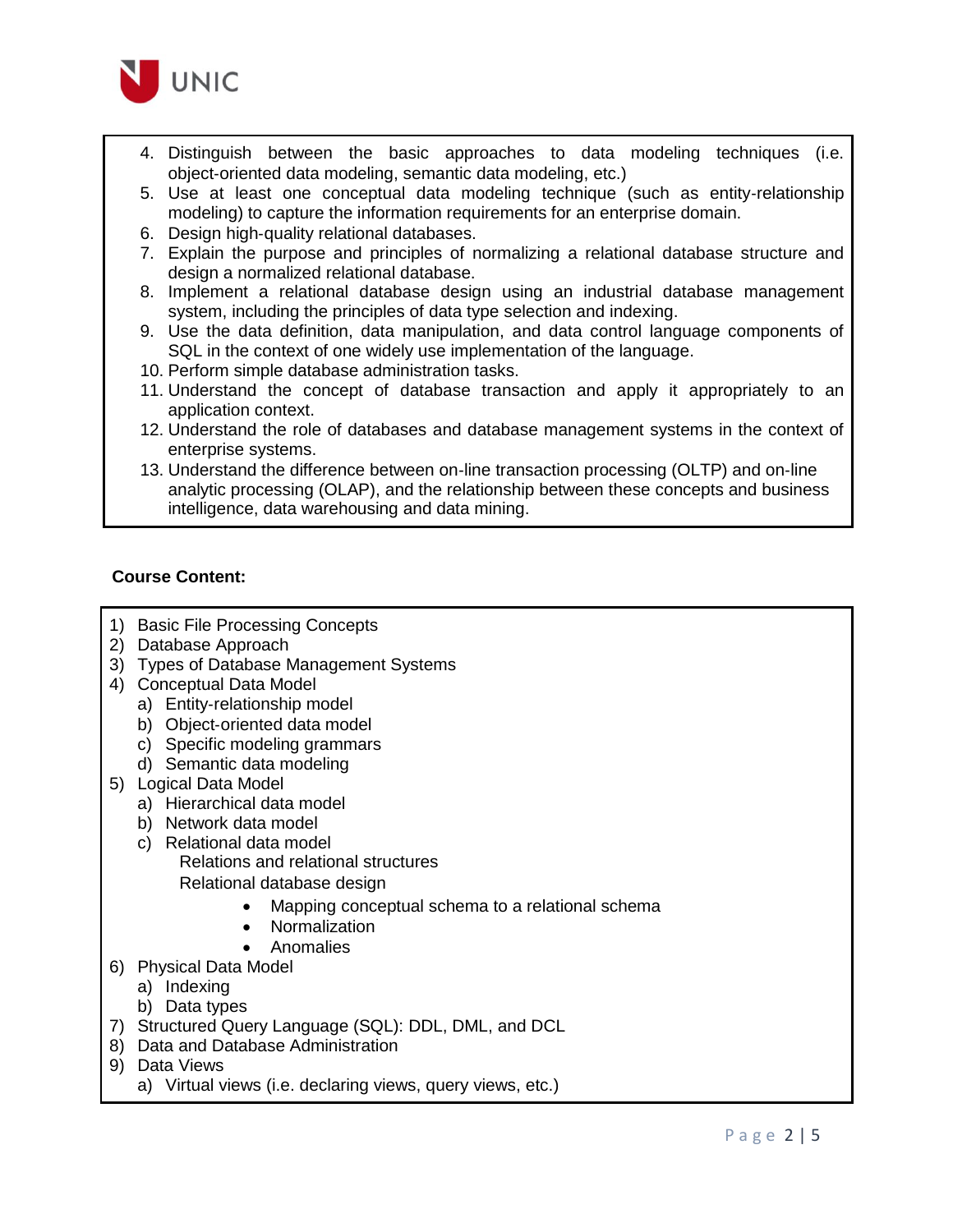

- b) Modifying views (i.e. Triggers)
- 10) Transaction Processing
- 11) Business intelligence
	- a) On‐line analytic processing
	- b) Data warehousing
	- c) Data mining

### **Learning Activities and Teaching Methods:**

Lectures, Lab Sessions, CASE tools demonstrations, Exercises

#### **Assessment Methods:**

Final Exam, Midterm Exam, Coursework

### **Required Textbooks / Readings:**

| <b>Title</b>                                                              | Author(s)                       | <b>Publisher</b> | Year | <b>ISBN</b>   |
|---------------------------------------------------------------------------|---------------------------------|------------------|------|---------------|
| Database Processing;<br>Fundamentals, Design,<br>and Implementation, 14/e | D. M.<br>Kroenke, D.<br>J. Auer | Pearson          | 2016 | 9780133876703 |

#### **Recommended Textbooks / Readings:**

| <b>Title</b>                                     | Author(s)                                                       | <b>Publisher</b>                                                | Year | <b>ISBN</b>    |
|--------------------------------------------------|-----------------------------------------------------------------|-----------------------------------------------------------------|------|----------------|
| Beginning<br>Database Design<br><b>Solutions</b> | S. Rod                                                          | Wiley Publ.<br>ProQuest ebrary                                  | 2009 | 9780470440513  |
| Database<br>Modeling and<br>Design, 5/e          | T.J. Teorey,<br>S.S. Lightstone,<br>T. Nadeam,<br>H.V. Jagadish | Morgan Kaufmann<br>and Elsevier<br>(Science Direct<br>Platform) | 2011 | 978-0123820204 |
| Database<br>Modeling with<br>Microsoft Visio     | T. Halpin,<br>K. Evans,<br>P. Hallock,<br><b>B.</b> Maclean     | Morgan Kaufmann<br>and Elsevier<br>(Science Direct<br>Platform) | 2003 | 978-1558609198 |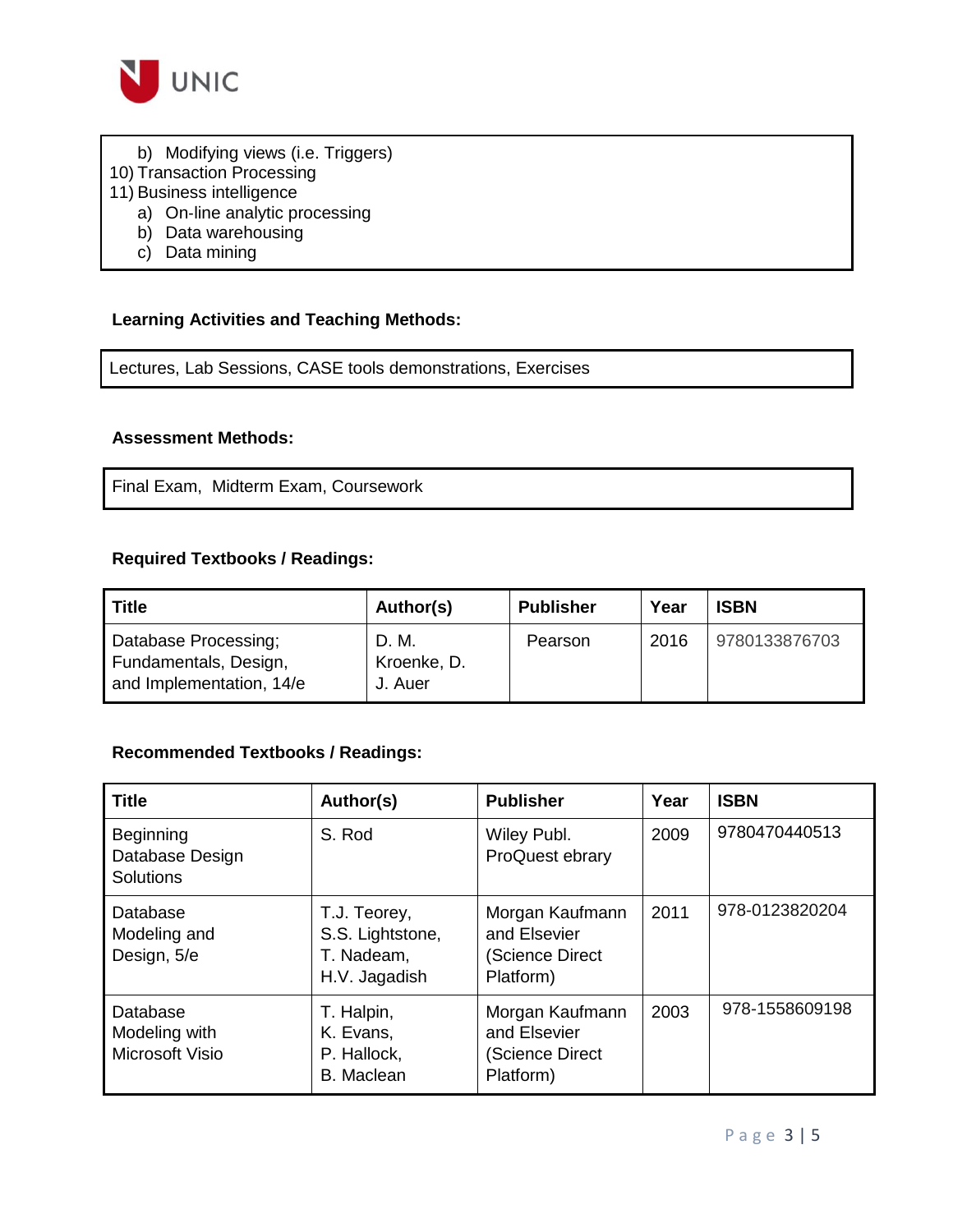

| Database<br>Management<br>Design                   | C.S.V. Murthy                                    | Himalaya Publ.<br>ProQuest ebrary | 2008 | 9789350432761  |
|----------------------------------------------------|--------------------------------------------------|-----------------------------------|------|----------------|
| <b>Fundamentals of</b><br>Database<br>Systems, 7/e | R. Elmasri,<br>S. Navathe                        | Addison-Wesley                    | 2017 | 978-0133970777 |
| Database System<br>Concepts, 5/e                   | A. Silberschatz,<br>H. F. Korth,<br>S. Sudarshan | McGraw-Hill                       | 2006 | 9780071325226  |